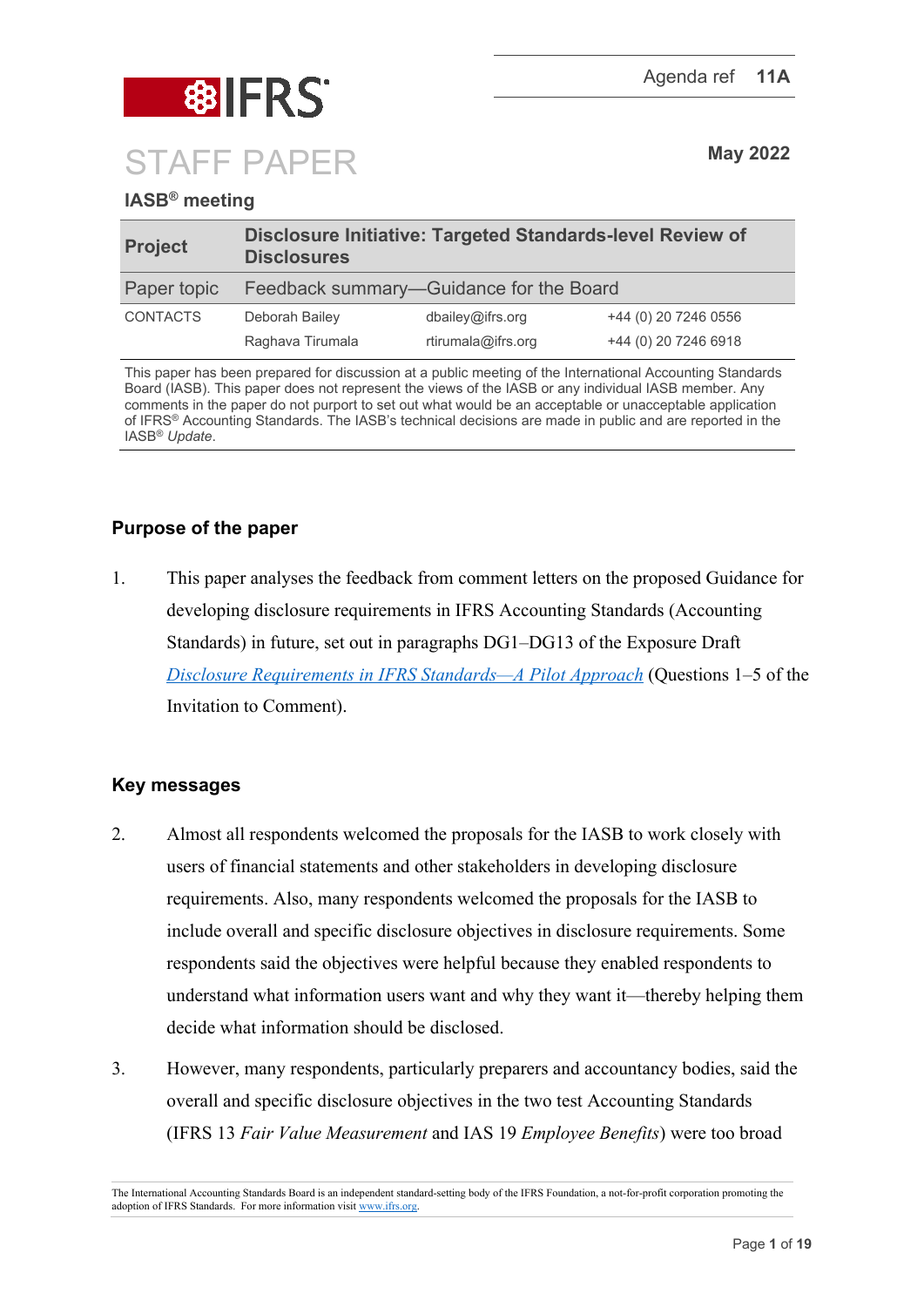and vague, and were concerned that the prescriptive nature of overall disclosure objectives would lead an entity to disclose a lot of information, some of which could be beyond the remit of financial statements. Some of these respondents suggested the IASB develop overall and specific objectives with more precision so that preparers can exercise better judgement in deciding the information to be disclosed. Some respondents, mainly preparers, disagreed with drafting overall disclosure objectives as requirements, and explicitly suggested the IASB continue to develop overall disclosure objectives as context-setting paragraphs similar to the approach taken in recent Accounting Standards. These respondents also said that if there are enough specific disclosure objectives, there will be no need for a 'catch-all' overall disclosure objective.

- 4. A few respondents, including preparers, welcomed the move away from disclosing prescriptive items of information to meeting overall and specific disclosure objectives. These respondents thought the approach will encourage the use of judgement, enable preparers to provide entity-specific information and result in more useful disclosures for users and other stakeholders. A few respondents who agreed with the proposed approach said that:
	- (a) their agreement was contingent on the IASB including an explicit explanation, in each Accounting Standard, that the proposed items of information shall not be applied like a checklist. Preparers said that without such an explanation, the behaviours of auditors and regulators may prevent them from applying the proposed approach in the manner intended by the IASB.
	- (b) all stakeholders, including auditors, regulators, users, and preparers, would need to agree to apply disclosure requirements in the manner intended. Respondents agreed with the explanation in the [Basis for Conclusions](https://www.ifrs.org/content/dam/ifrs/project/disclosure-initative/disclosure-initiative-principles-of-disclosure/ed2021-3-bc-di-tslr.pdf) on the Exposure Draft that all stakeholders would need to play their part if the proposed approach is to be successful.
- 5. However, many respondents, including preparers, accountancy bodies, accounting firms and standard-setting bodies did not agree with the proposed approach and would prefer the IASB to continue requiring entities to disclose items of information. Respondents who did not agree with the proposed approach expressed concerns about: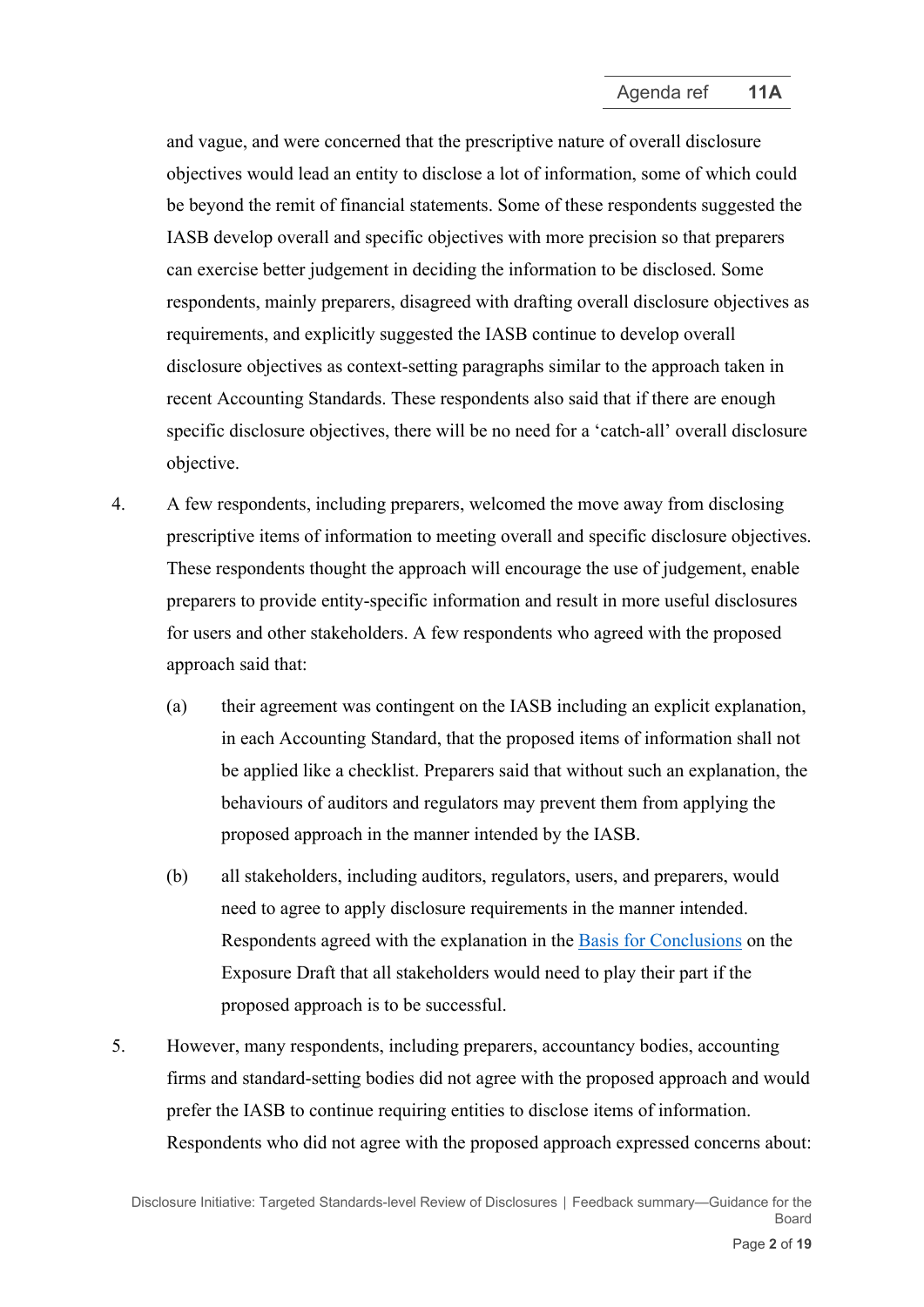- (a) how to achieve compliance with objectives-based disclosure requirements. A few preparers were concerned that it would be impossible to disclose information that meets all needs of all users of the financial statements. These preparers said there are many different users and many different user needs, and the IASB is in a better position to turn those needs into disclosure requirements;
- (b) whether the costs of applying the proposed approach exceed the benefits;
- (c) whether the proposed approach would provide more useful information to users and other stakeholders, especially because of the potential loss of comparability of financial information across entities; and
- (d) whether the project objectives could be achieved in a less disruptive way, for example, by reinforcing the need to apply materiality judgements.
- 6. Many respondents, including many regulators, suggested the IASB include a minimum list of required items of information to be disclosed to satisfy each specific disclosure objective. Conversely, a few respondents suggested reducing the number of items of information or removing them altogether—relying only on the disclosure objectives. Respondents also suggested that the IASB provide application guidance in each Accounting Standard to help entities apply judgement in deciding the information to be disclosed.

### **Structure of the paper**

- 7. The feedback summary is structured as follows:
	- (a) using overall disclosure objectives (Ouestions  $1(a)-1(b)$ ) (paragraphs [8](#page-3-0)[–12\)](#page-4-0);
	- (b) using specific disclosure objectives and the disclosure problem (Questions  $2(a) - 2(b)$  (paragraphs [13](#page-5-0)-22);
	- (c) increased application of judgement (Questions  $3(a)-3(e)$ ) (paragraphs [23](#page-8-1)[–50\)](#page-14-0);
	- (d) describing items of information to promote the use of judgement (Question 4) (paragraphs [51](#page-14-1)[–55\)](#page-15-0); and
	- (e) other comments on the proposed Guidance (Question 5) (paragraphs [56](#page-16-0)[–64\)](#page-17-0).

Disclosure Initiative: Targeted Standards-level Review of Disclosures **│** Feedback summary—Guidance for the Board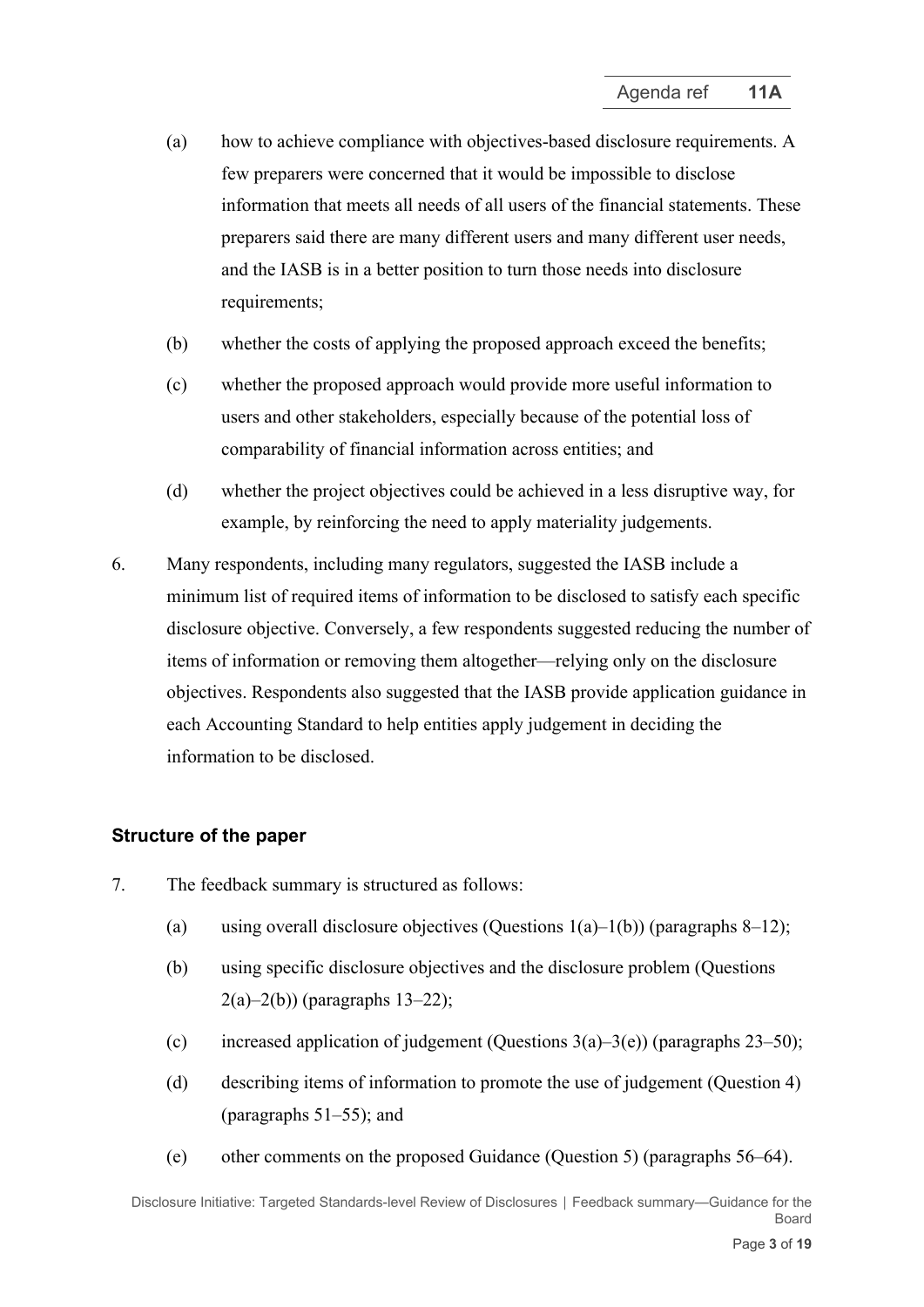# **Using overall disclosure objectives (Questions 1(a)–(b))**

### *Proposed Guidance*

<span id="page-3-0"></span>8. Paragraphs DG5–DG7 of the Exposure Draft explain how the IASB proposes to use overall disclosure objectives in future. The IASB would require entities to comply with overall disclosure objectives that describe the overall information needs of users of financial statements. To comply with those objectives, entities would be required to assess whether information provided in the notes by complying with specific disclosure objectives is sufficient to meet the overall user information needs. If such information is insufficient, entities would need to provide additional information to meet those user information needs.

- 9. The IASB asked stakeholders:
	- (a) whether they agree that the IASB should use overall disclosure objectives within IFRS Accounting Standards in future, and why or why not; and
	- (b) whether they agree that overall disclosure objectives would help entities, auditors and regulators determine whether information provided in the notes meets overall user information needs, and why or why not.
- 10. Some respondents, including regulators, agreed that the IASB should use overall disclosure objectives within Accounting Standards in future. They said that the overall disclosure objectives would be helpful in deciding what disclosures are necessary to meet the information needs of users, provide the basis for entities to use their judgement, and thus achieve more relevant information.
- <span id="page-3-1"></span>11. Some respondents agreed with the use of overall disclosure objectives as a context-setting paragraph but objected to making overall disclosure objectives a mandatory requirement for entities to apply. These respondents were concerned that:
	- (a) the overall disclosure objectives as proposed in the two test Accounting Standards are too broad and to meet those objectives, an entity may have to disclose information that would otherwise be outside the remit of the financial statements. For example: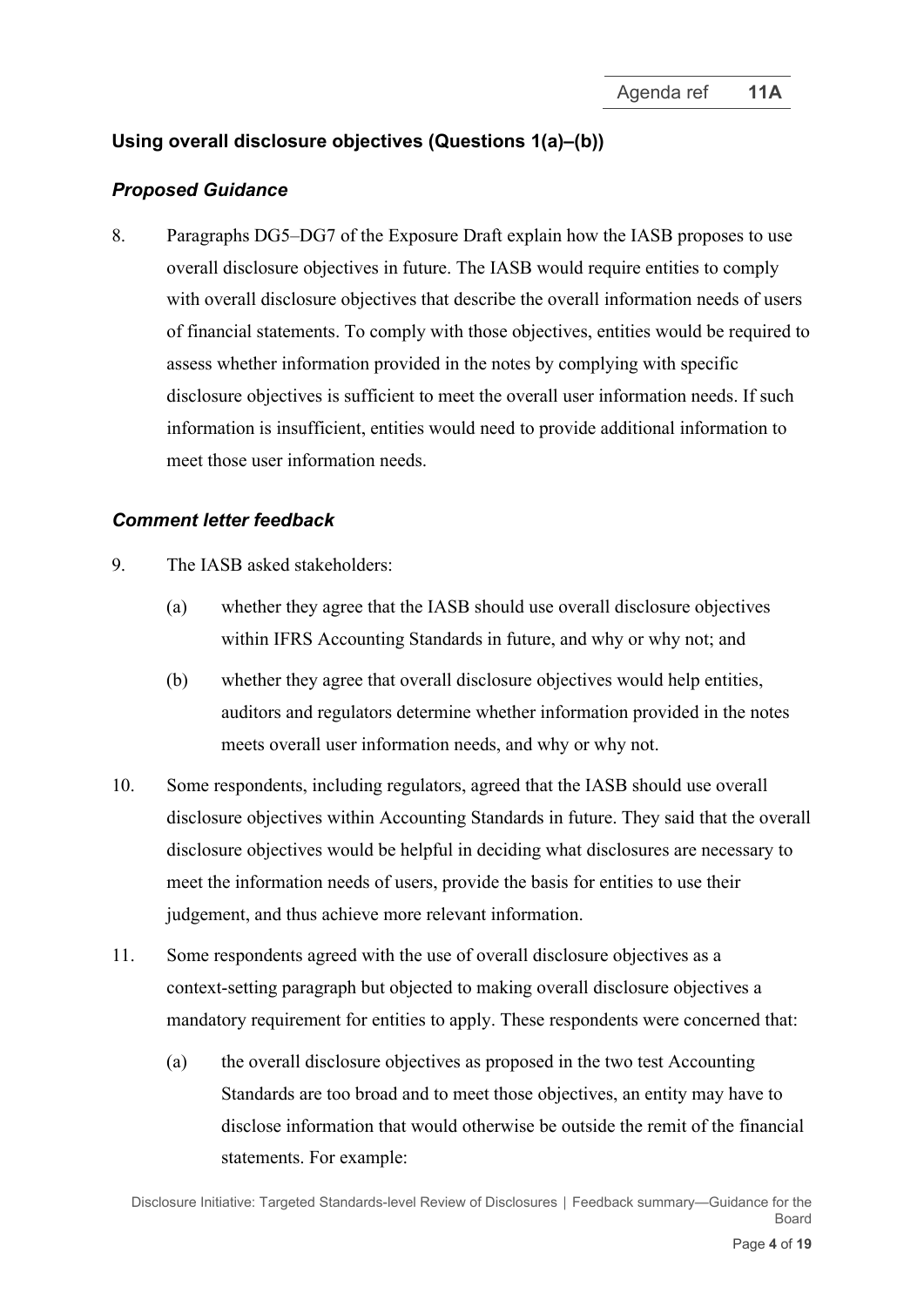- (i) overall disclosure objectives, as proposed, may lead an entity to provide alternative information that contradicts or overrides the amounts presented in the primary financial statements;
- (ii) changes in user information needs over time, not just for existing and potential investors but for lenders and other creditors, will make it costly for entities to apply overall disclosure objectives; and
- (iii) auditors and regulators may hold differing views of user information needs and therefore the information that should be disclosed. Preparers would thus face an increased burden in justifying how disclosures meet overall disclosure objectives, with a corresponding burden falling on auditors and regulators in validating the completeness of disclosures.
- (b) the broadness of the overall disclosure objectives will result in decreased comparability because preparers may reach different conclusions on the user information needs and therefore the information to be disclosed. For example, an accounting firm said objectives-based disclosure requirements on expected credit losses during the coronavirus pandemic did not result in comparable information across entities.
- <span id="page-4-0"></span>12. Respondents suggested the IASB:
	- (a) clarify that users of financial statements are the primary users of financial statements, who are defined in paragraph 1.2 of the *Conceptual Framework for Financial Reporting* (*Conceptual Framework*) as existing and potential investors, lenders, and other creditors;
	- (b) clarify explicitly in an Accounting Standard that to meet the overall disclosure objective, an entity first applies specific disclosure objectives and then identifies other information required to meet the overall disclosure objective;
	- (c) develop overall disclosure objectives with more precision and provide further application guidance on how an entity should identify the needs of users of financial statements and, accordingly, what additional information should be disclosed;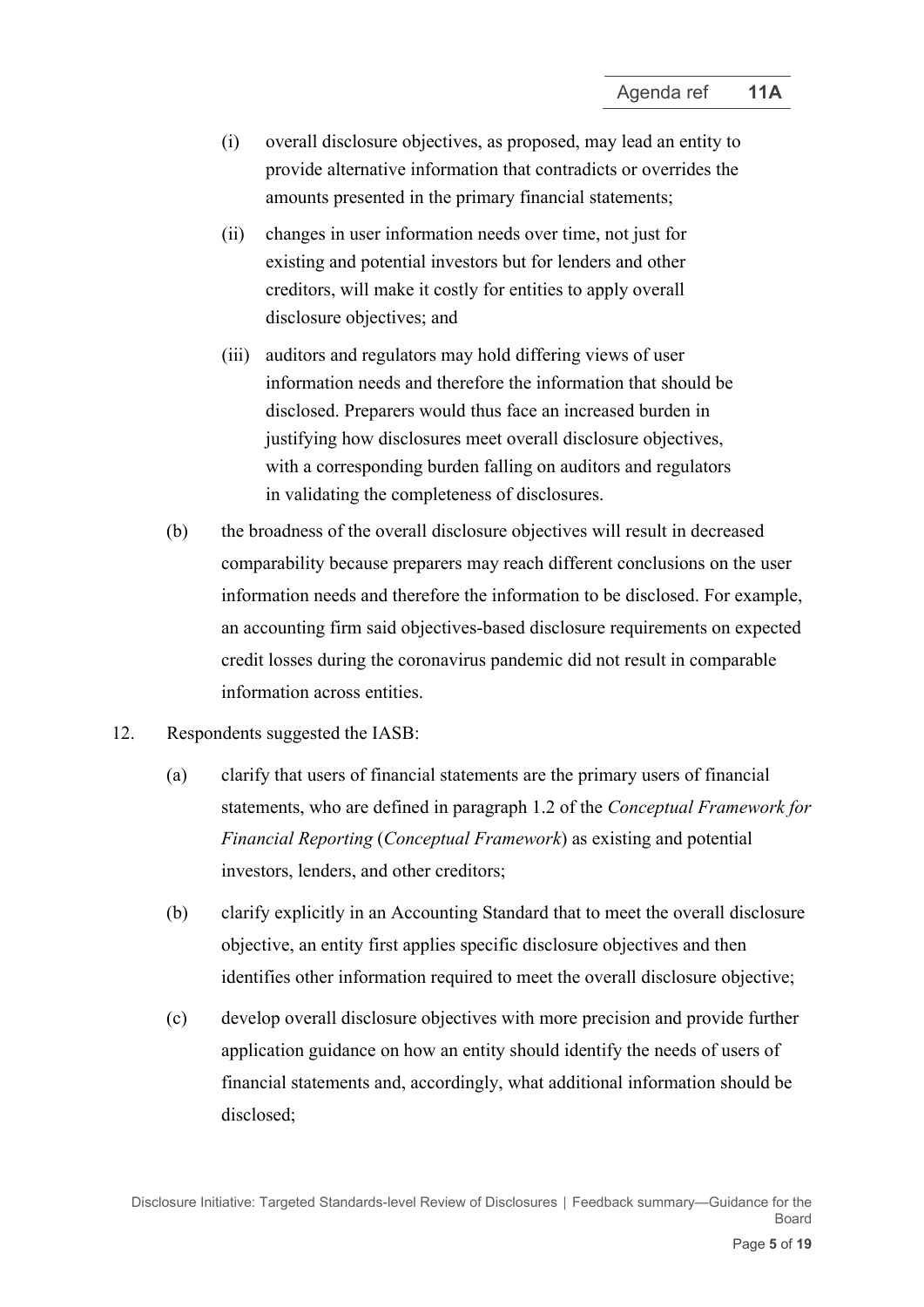- (d) define the boundary of the notes and provide clarity on how overall disclosure objectives will interact with the requirements in IAS 1 *Presentation of Financial Statements*;
- (e) include overall disclosure objectives in IAS 1 and specific disclosure objectives in individual Accounting Standards; and
- (f) include prescriptive overall disclosure objectives only in new Accounting Standards and amend existing Accounting Standards (including IFRS 13 and IAS 19) only after the IASB gains a better understanding of the effects of applying prescriptive overall disclosure objectives.

# **Using specific disclosure objectives and the disclosure problem (Questions 2(a)–2(b))**

#### *Proposed Guidance*

<span id="page-5-0"></span>13. Paragraphs DG8–DG10 of the Exposure Draft explain how the IASB proposes to use specific disclosure objectives in future. The IASB would require entities to comply with specific disclosure objectives that describe the detailed information needs of users of financial statements. To comply with those objectives, entities would be required to disclose all material information for a transaction, other event or condition needed to meet the detailed user information needs. Specific disclosure objectives would be supplemented with explanations of what the information provided to meet those objectives is intended to help users of financial statements do. Paragraphs BC27–BC49 of the Basis for Conclusions describe the IASB's rationale for whether and how the IASB can develop specific disclosure objectives.

- 14. The IASB asked stakeholders if they agree that specific disclosure objectives, and the explanation of what the information is intended to help users do, would:
	- (a) help entities apply judgements effectively when preparing their financial statements to provide relevant information, eliminate irrelevant information,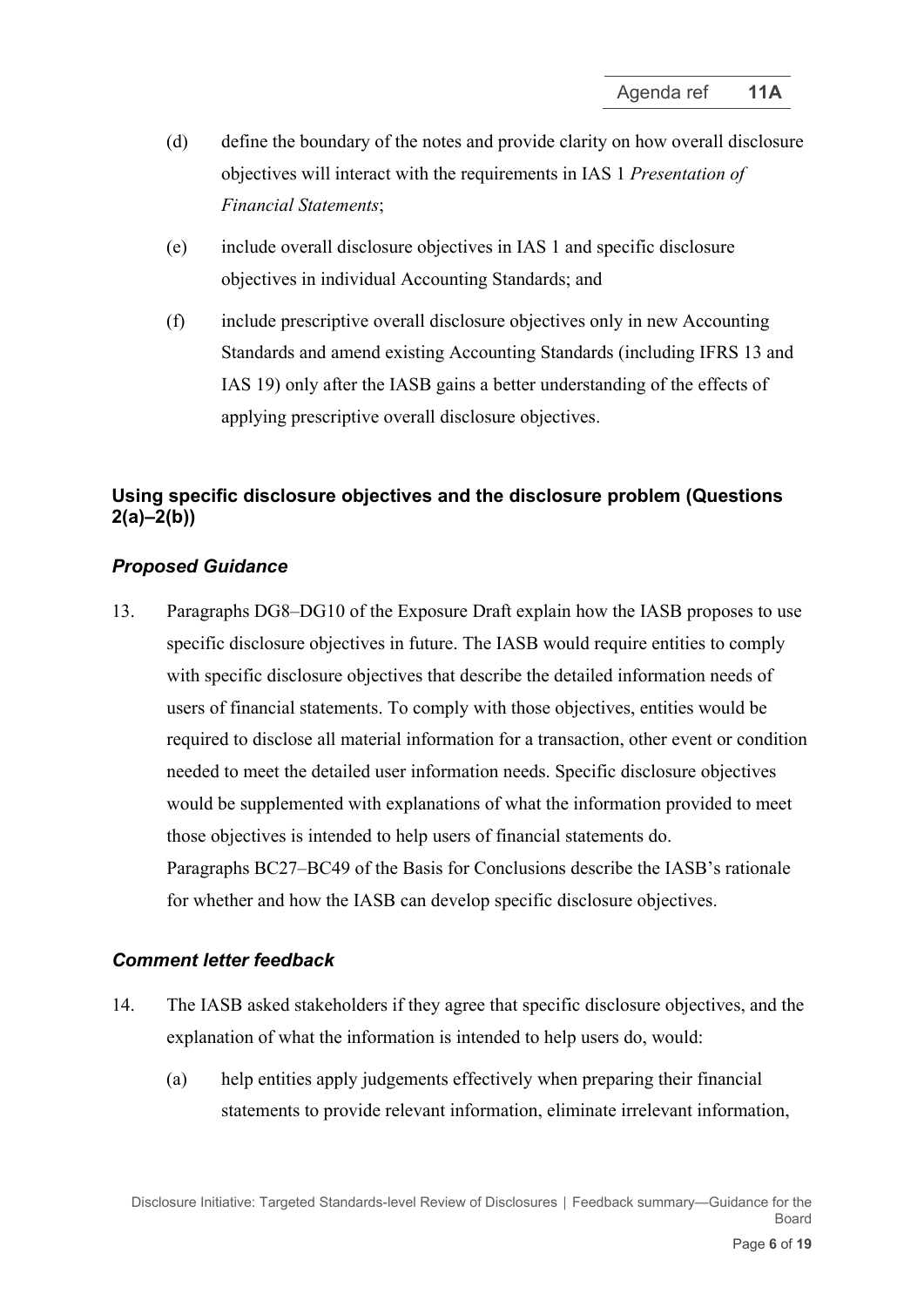and communicate information more effectively, and if not, what alternative approach should be used (paragraphs [15](#page-6-0)[–19\)](#page-7-0); and

(b) provide a sufficient basis for auditors and regulators to determine whether an entity has applied judgements effectively when preparing their financial statements, and if not, why not (paragraphs [20–](#page-7-1)[22\)](#page-8-0).

#### *The disclosure problem*

- <span id="page-6-0"></span>15. Many respondents agreed that specific disclosure objectives, and the explanation of what the information is intended to help users do, have the potential to help entities apply judgements effectively when preparing their financial statements to provide relevant information, eliminate irrelevant information, and communicate information more effectively. They said specific disclosure objectives would enable preparers to understand what information users need. Preparers can then apply judgement and materiality effectively, resulting in more relevant disclosures. Respondents said that specific disclosure objectives would also help preparers assess whether any additional information, over and above the items of information listed in an Accounting Standard, should be disclosed to meet user information needs.
- <span id="page-6-1"></span>16. However, respondents were concerned that preparers would find it difficult to determine whether information disclosed to meet user information needs is complete, because primary users include not only existing and potential investors but lenders and other creditors. Preparers were concerned about the time and resources they have to spend to justify how they have satisfied the information needs of all primary users and whether they have disclosed all material information.
- 17. To address the concern explained in paragraph [16,](#page-6-1) respondents suggested the IASB be very explicit about the needs of primary users of financial statements. They said that specific disclosure objectives should be clear, concise, practicable and easy to understand.
- 18. As described in paragraph [48,](#page-13-0) many respondents suggested the IASB develop a hybrid approach in which specific disclosure objectives are supported by prescriptive items of information. Respondents thought this hybrid approach would make disclosures easier to prepare, audit and enforce, ensure comparability for common items of

Disclosure Initiative: Targeted Standards-level Review of Disclosures **│** Feedback summary—Guidance for the Board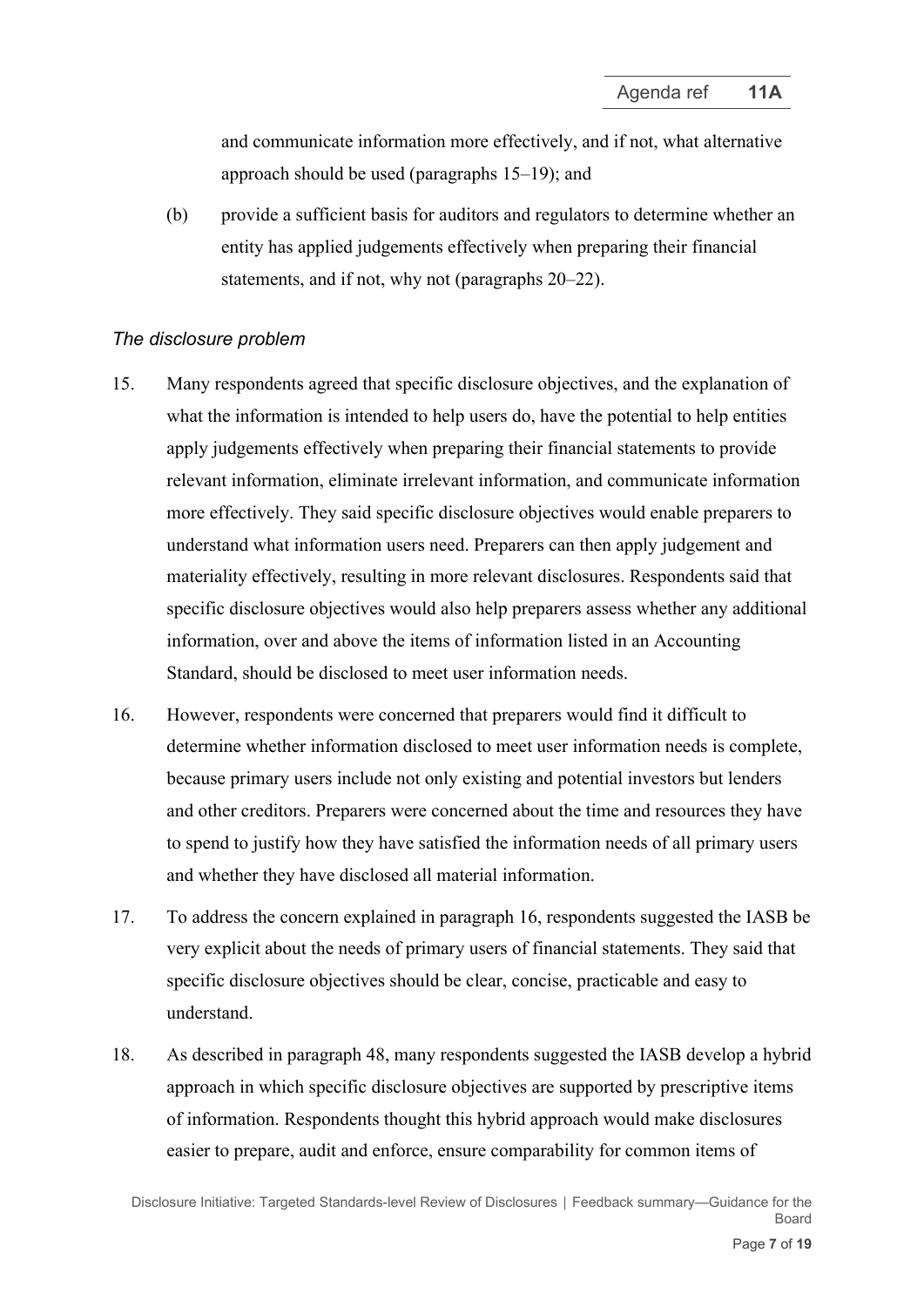information, and yet encourage entities to disclose relevant information that meets user information needs as set out in the specific disclosure objectives.

<span id="page-7-0"></span>19. One national standard-setter suggested developing specific disclosure objectives based on the objective, usefulness, and limitations of general purpose financial statements as set out in the *Conceptual Framework*. Another standard-setting body thought that the proposed specific disclosure objectives focus on providing information about prospects for future cash flows, but not on management's stewardship of the entity's economic resources.

### *Providing a sufficient basis for auditors and regulators to determine whether an entity has applied judgements effectively when preparing their financial statements*

- <span id="page-7-1"></span>20. Some respondents agreed that specific disclosure objectives, and the explanation of what the information is intended to help users do, would provide a sufficient basis for auditors and regulators to determine whether an entity has applied judgements effectively when preparing their financial statements. These respondents said that the specific disclosure objectives and accompanying explanations would help auditors and regulators evaluate judgements made by the entity, assess which disclosures are relevant, and thus result in more meaningful audits.
- <span id="page-7-2"></span>21. However, some respondents, including many accounting firms and regulators, were concerned that specific disclosure objectives without prescriptive items of information will make it more challenging for auditors and regulators to execute their review and enforcement duties. They said that time and resources would be required to determine whether judgement has been appropriately applied and user information needs met, including involvement of more senior staff, additional documentation and work papers, and increased discussions because of differences of opinion between auditors, regulators, and preparers. For example, an accounting firm said that objective-based disclosure requirements on interest-rate benchmark reform made it difficult for them in assessing compliance, reaching agreement on the purpose of the disclosure requirements and what was considered acceptable in meeting the objectives. A few respondents were concerned that auditors would continue to apply a checklist approach in lieu of auditing preparer's judgements.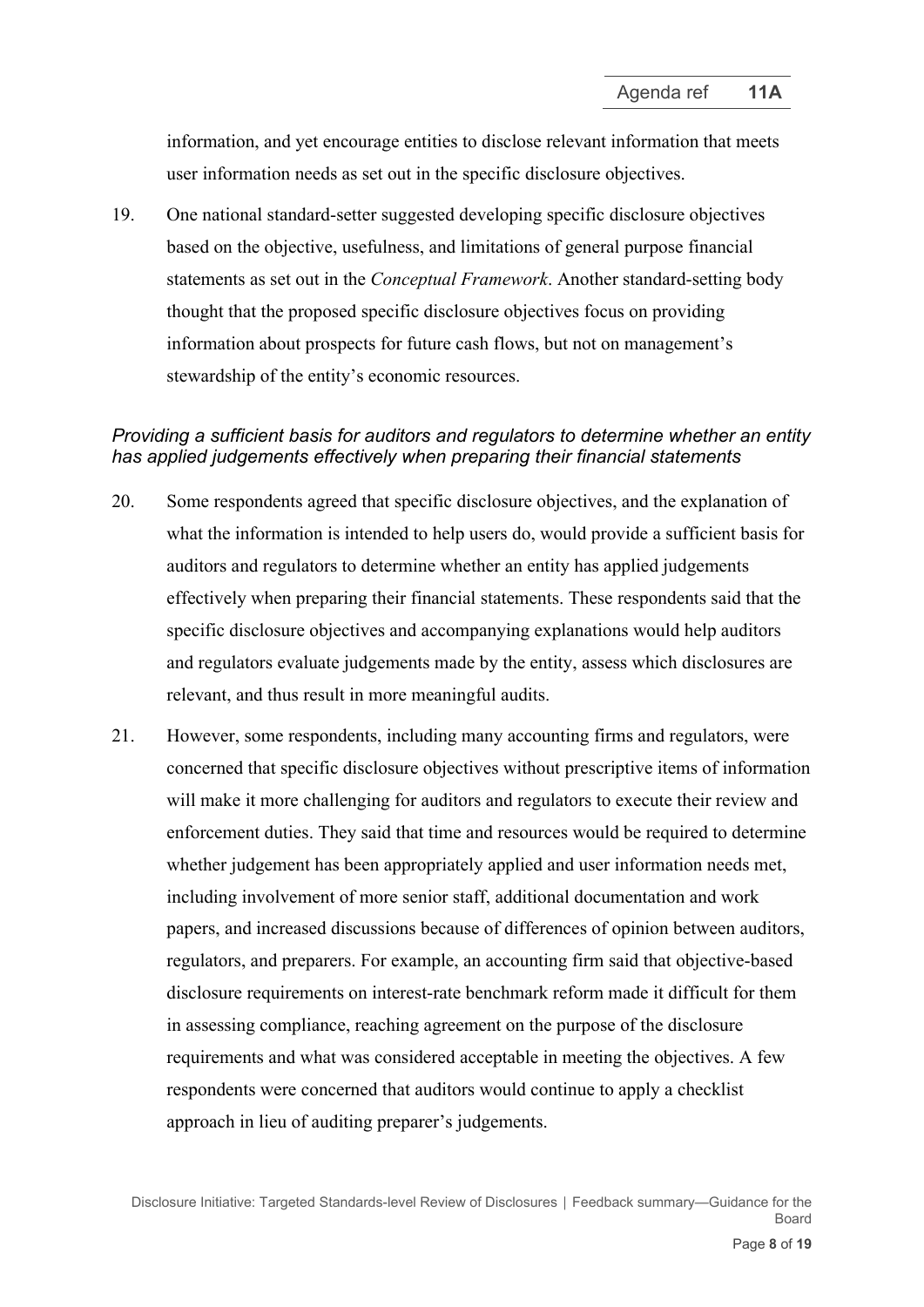<span id="page-8-0"></span>22. Many respondents said the behaviours of preparers, auditors and regulators may prevent specific disclosure objectives from being used as the IASB intended, and the disclosure problem being resolved. A few respondents said that specific objectives alone would not solve the disclosure problem. They said that the disclosure problem will be solved when preparers, auditors, and regulators apply materiality appropriately to disclosures (see paragraph [50\)](#page-14-0).

## **Increased application of judgement (Questions 3(a)–3(e))**

### *Proposed Guidance*

- <span id="page-8-1"></span>23. Paragraphs DG2–DG3 and DG8–DG13 of the Exposure Draft explain why the IASB proposes to:
	- (a) use prescriptive language to require an entity to comply with the disclosure objectives.
	- (b) typically use less prescriptive language when referring to items of information to meet specific disclosure objectives. An entity, therefore, would need to apply judgement to determine the information to disclose in its circumstances.
- 24. This approach is intended to shift the focus from using a checklist approach to disclosing information required by an Accounting Standard, to determining whether disclosure objectives have been satisfied in the entity's own circumstances. Paragraphs BC188–BC191 of the Basis for Conclusions describe the likely effects of this approach on the behaviour of entities, auditors, and regulators towards disclosures in the financial statements. Paragraphs BC192–BC212 of the Basis for Conclusions describe the likely effects of this approach on the quality of financial reporting, including the cost consequences of the approach.

- 25. The IASB asked stakeholders if they agree:
	- (a) with this approach, and if not, what alternative approach they would suggest and why (paragraphs [27](#page-9-0)[–30](#page-10-0) and [48](#page-13-0)[–50\)](#page-14-0);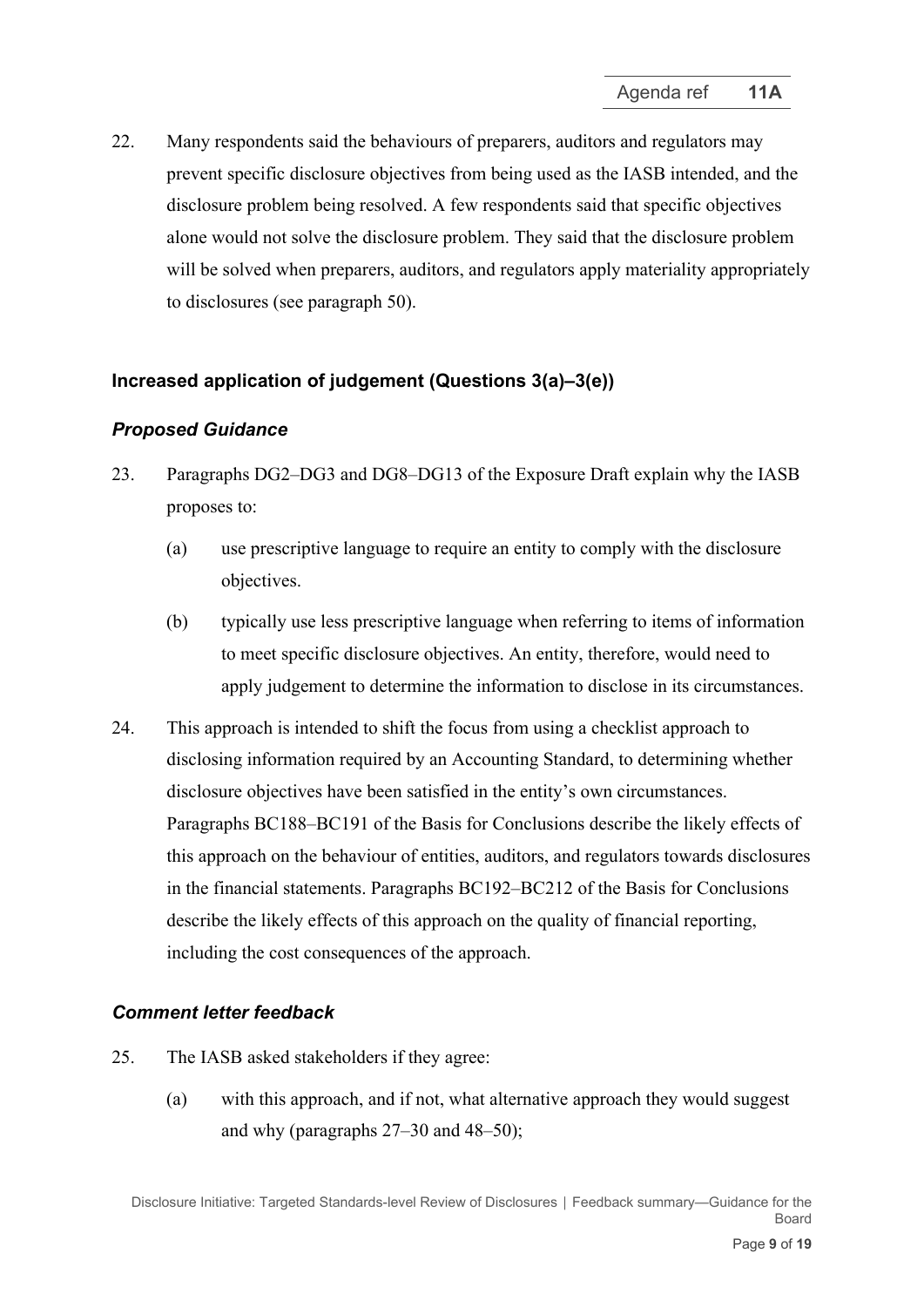- (b) that this approach would be effective in discouraging the use of disclosure requirements in IFRS Accounting Standards like a checklist (paragraphs [31–](#page-10-1) [35\)](#page-11-0);
- (c) that this approach would be operational and enforceable in practice (paragraphs [36](#page-11-1)[–38\)](#page-12-0); and
- (d) that this approach would be effective in helping to address the disclosure problem—for example, would the approach help entities provide decisionuseful information in financial statements (paragraphs [45](#page-13-1)[–47\)](#page-13-2).
- 26. The IASB also asked stakeholders to comment on the cost of this approach, both in the first year of application and in subsequent years (paragraphs [39–](#page-12-1)[44\)](#page-13-3).

### *Overall views on the proposed approach*

- <span id="page-9-0"></span>27. Only a few respondents, including a few preparers, agreed outright with the proposed approach for the reasons considered by the IASB.
- 28. However, some respondents disagreed with the approach, and some held mixed views, liking the idea of specific disclosure objectives but rejecting the less prescriptive language used for items of information. Respondents did not think that using less prescriptive language when referring to items of information would solve the disclosure problem and predicted that the approach will be burdensome for preparers, auditors, regulators, and primary users alike. Respondents attributed this additional burden to:
	- (a) the concerns regarding the application of overall and specific disclosure objectives (see paragraphs [11,](#page-3-1) [16](#page-6-1) and [21\)](#page-7-2);
	- (b) stakeholders continuing to apply a checklist approach (see paragraphs [31–](#page-10-1)[35\)](#page-11-0);
	- (c) operational and enforceability concerns of applying the proposals (see paragraphs [36](#page-11-1)[–38\)](#page-12-0); and
	- (d) the costs of applying the approach (see paragraphs [39–](#page-12-1)[44\)](#page-13-3).
- 29. The most common concern expressed was that this approach may result in decreased comparability—even between entities in similar industries or circumstances.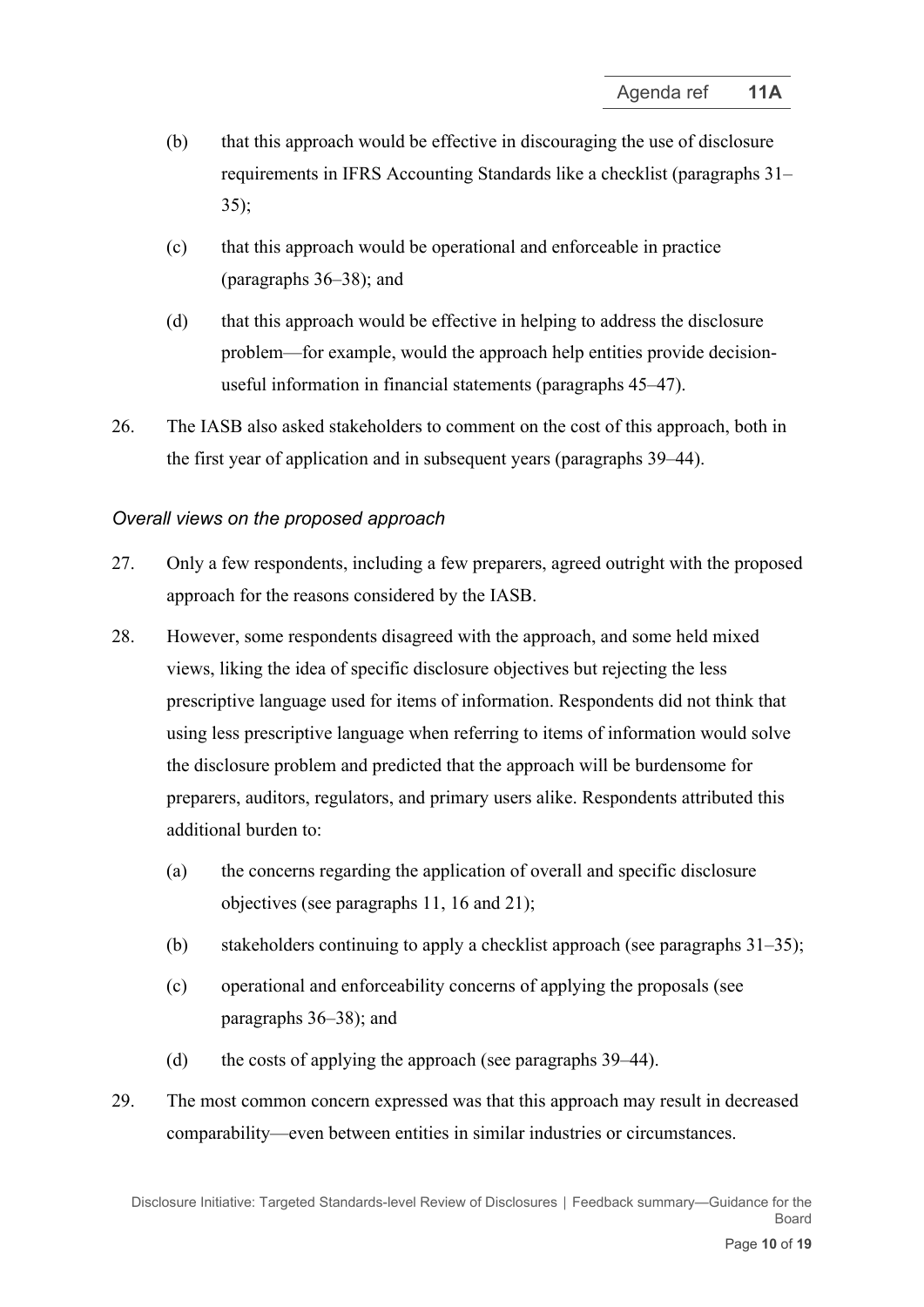Respondents felt that reduced comparability will affect the useability of financial statements, particularly in a digital reporting environment (see paragraphs [58–](#page-16-1)[60\)](#page-17-1).

<span id="page-10-0"></span>30. Also, respondents were concerned that the proposed approach may be inconsistent with the disclosure approaches adopted in other IASB consultation documents, such as *Subsidiaries without Public Accountability: Disclosures*, *Management Commentary*, and *General Presentation and Disclosures* (the project on Primary Financial Statements).

## *Discouraging the use of a checklist approach to disclosing information required by an Accounting Standard*

- <span id="page-10-1"></span>31. Only a few respondents agreed that this approach would be effective in discouraging the use of a checklist approach to disclosing information required by an Accounting Standard. They said that the proposed approach would encourage the application of judgement in deciding which information should be disclosed and how to effectively communicate it.
- 32. However, many respondents, including preparers and accounting firms, did not agree that this approach would be effective in discouraging the use of a checklist approach to disclosing items of information labelled as 'non-mandatory' because:
	- (a) the need to meet the information needs of all primary users of the financial statements would drive this behaviour;
	- (b) preparers would seek to avoid challenging discussions with auditors and regulators, who may develop their own checklists;
	- (c) some preparers, especially in highly regulated jurisdictions and industries such as banking and financial services, regard the legal risk of not disclosing all available information to be unacceptably high; and
	- (d) smaller, or less sophisticated entities may not have the systems and resources required to exercise judgement in their disclosures and will therefore find it simpler to disclose all items of information labelled as non-mandatory.
- 33. A few respondents said that checklists in themselves are not a problem—they said checklists are useful tools that help create consistency and ensure completeness of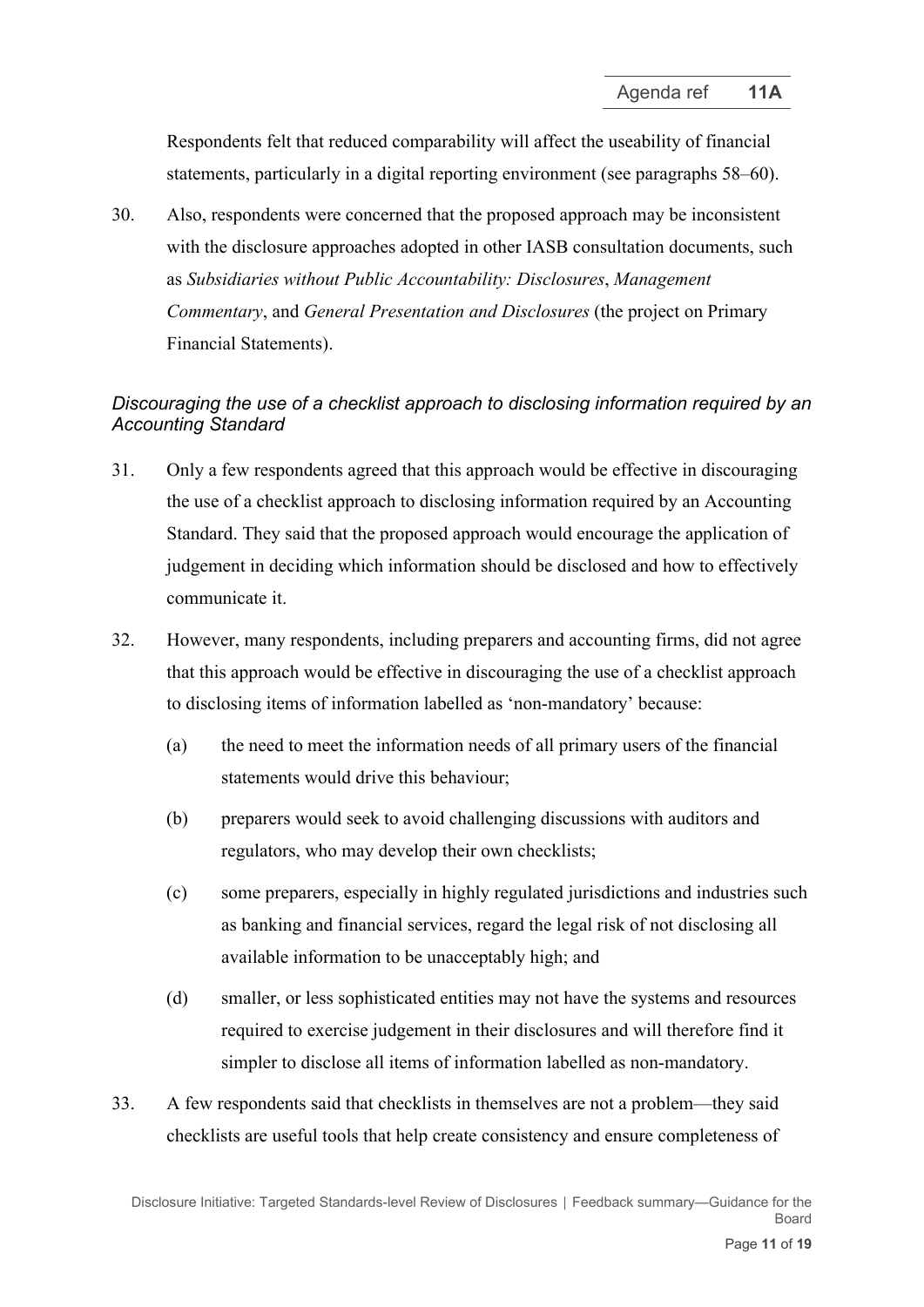disclosures, reduce uncertainty, and increase efficiencies in the financial reporting process. Most of these respondents said that the problem lies in stakeholders not making effective materiality judgements. A few preparers said that, even if the IASB's proposals were to be issued, checklists may still be required to gather information from subsidiaries.

- 34. Conversely, a few respondents said that the approach would have the opposite effect—that some preparers may treat non-mandatory items of information as 'optional' disclosures, resulting in a decrease in relevant information.
- <span id="page-11-0"></span>35. Finally, a few respondents were concerned that preparers may apply judgement to their disclosures in the first year of implementation of the new approach, and thereafter roll the disclosures forward year-on-year, thus creating a new checklist.

### *Operationality and enforceability*

- <span id="page-11-1"></span>36. Many respondents said that the proposed approach would not be operational in practice. Preparers would have to incur additional cost and effort, and some preparers may not have the expertise and resources, such as staff, systems, and processes, needed to apply judgement effectively. Even preparers with sophisticated financial reporting systems and processes may need to update these systems to accommodate the new approach.
- 37. Also, many respondents said that the proposed approach would be unenforceable in practice, because:
	- (a) increased exercise of judgement may lead to preparers, auditors, regulators, and users reaching different views about whether user information needs have been met. Different interpretations of the objectives may make it difficult for auditors and regulators to enforce disclosure requirements.
	- (b) in some jurisdictions and industries, particularly within financial services, disclosures are highly regulated. Regulators enforce preparers' compliance with those disclosure requirements using templates, which is contrary to the principles of the proposed approach.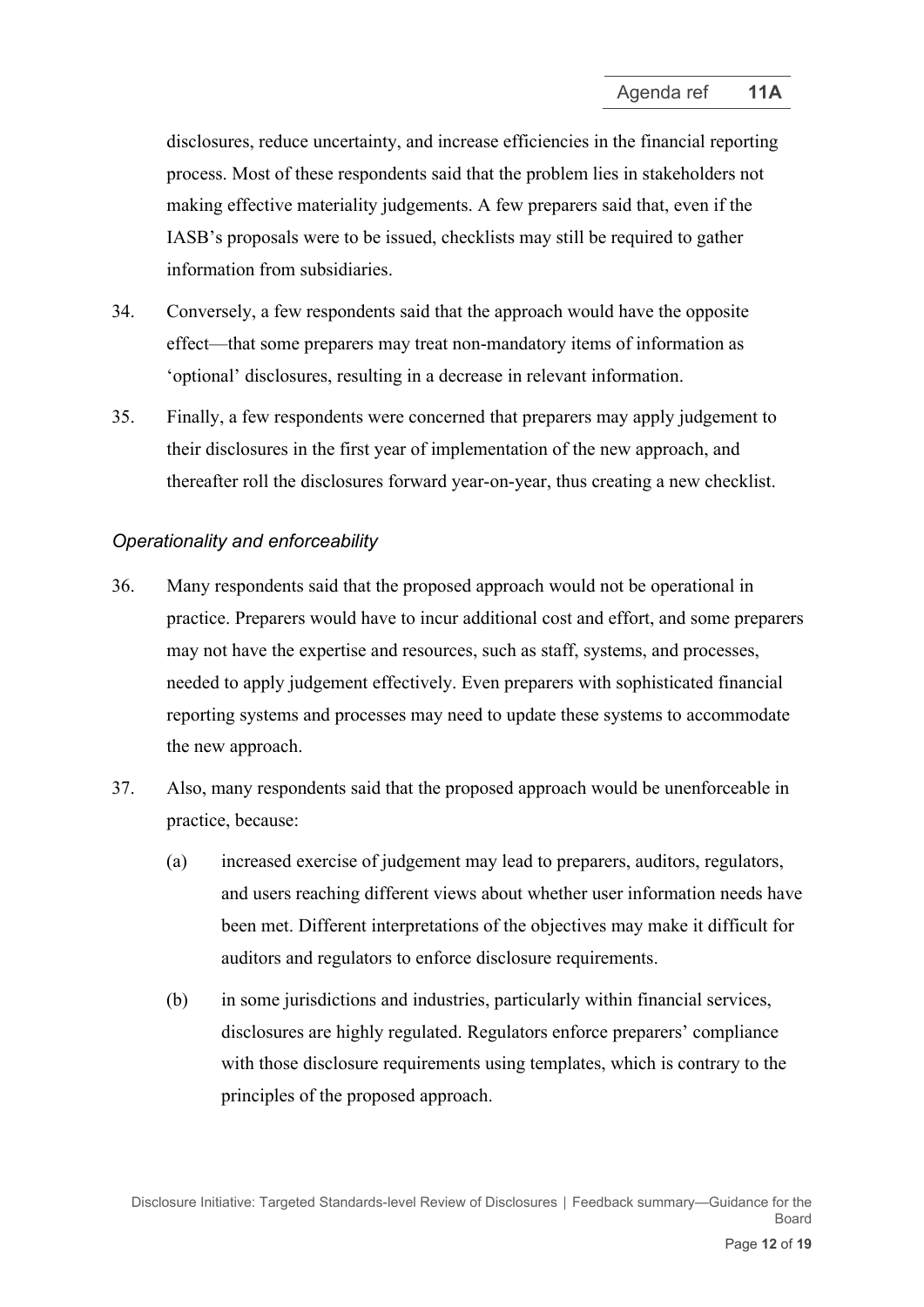<span id="page-12-0"></span>38. A few respondents said that, for the proposals to be operational and enforceable, a behavioural change is needed across the entire financial reporting ecosystem. These respondents said that changes in the way Accounting Standards are drafted would be insufficient to achieve that behavioural change.

## *Costs of applying the approach*

- <span id="page-12-1"></span>39. Most respondents agreed that there would be additional costs in the first year of application. During the first year of application, preparers said they would need to change their financial reporting systems (including the systems used to tag financial statements for digital reporting purposes), human resources and governance processes. Initial audit costs may also be expected because it might take auditors longer to assess whether disclosures fully meet user information needs. However, contrary to the IASB's assessment in paragraph BC204 of the Basis for Conclusions about the costs in subsequent years, many respondents said that the costs of application would not fall in subsequent years because of, for example, the need to assess changes in user information needs.
- 40. In both the year of application and in subsequent years, respondents anticipate additional audit fees relating to explanations and examinations of preparers' judgements, as well as additional discussions when auditors' and preparers' judgements vary. Respondents also anticipated the involvement of more senior staff (both preparers and auditors), additional documentation requirements, and additional time commitments, all of which will increase costs.
- 41. Group companies anticipated a higher cost of collecting information from subsidiaries, because all information would need to be collected from subsidiaries for a materiality judgement to be made at group level.
- 42. A few respondents anticipated a higher cost for users in analysing financial information because it would not be as readily comparable. Preparers also anticipated an increase in the frequency of their interactions with users.
- 43. A few respondents said the overall costs of applying the proposals would outweigh the benefits and suggested the IASB assess the capabilities of preparers as well as the needs of users when setting disclosure requirements. They said there is a risk that the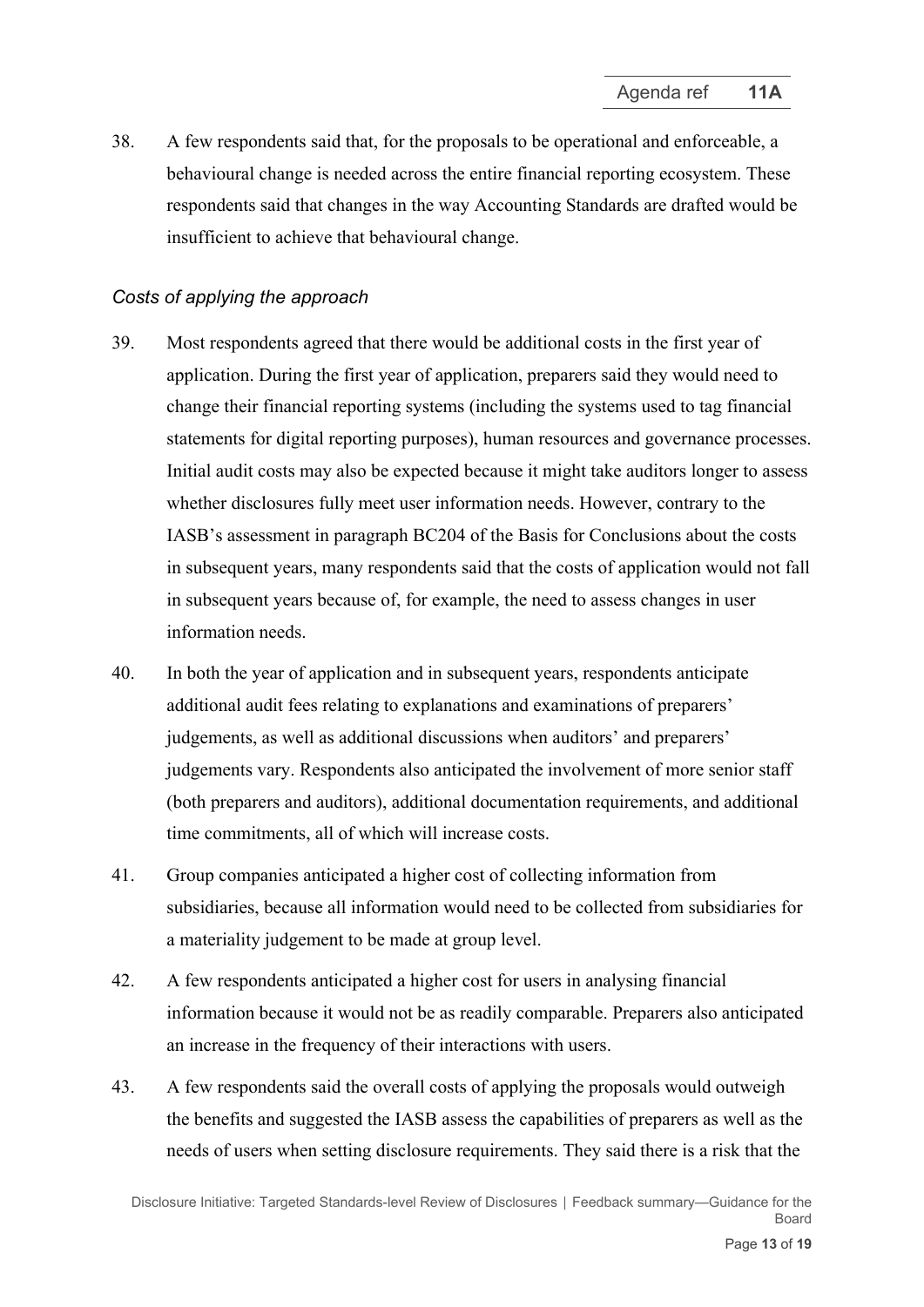proposals have not struck the right balance between objectives-based disclosures and prescriptive requirements, and that benefits will only outweigh the costs if disclosures become more readable, comparable, and relevant.

<span id="page-13-3"></span>44. However, a few respondents said that if entities already apply materiality judgements appropriately, the additional costs incurred in both initial and subsequent years may be minimal.

### *Addressing the disclosure problem*

- <span id="page-13-1"></span>45. Due to the issues explained in paragraphs [27](#page-9-0)[–44,](#page-13-3) some respondents did not agree that the proposed approach would be effective in helping address the disclosure problem.
- 46. Respondents said the approach will result in:
	- (a) *too much irrelevant information*: due to the broad nature of the overall and specific disclosure objectives, entities may attempt to disclose all information to satisfy all possible user information needs. Also, cost constraints may incentivise entities to continue to use a checklist approach to disclosing items of information labelled as non-mandatory.
	- (b) *too little relevant information*: preparers may use the non-prescriptive language around non-mandatory items of information as a reason not to disclose something, even if it is relevant.
- <span id="page-13-2"></span>47. Many respondents said that without a behavioural change across the entire financial reporting ecosystem, effective communication within the financial statements is unlikely to be achieved.

### *Alternative approaches*

<span id="page-13-0"></span>48. Many respondents suggested the IASB include a minimum list of required items of information to satisfy each specific disclosure objective. A few of these respondents said that such a list should contain fewer disclosure items than are currently required by the Accounting Standards but more items than are proposed as mandatory items of information. Respondents did not have any suggestions as to how the IASB should identify such a list (for example, what criteria would justify an item of information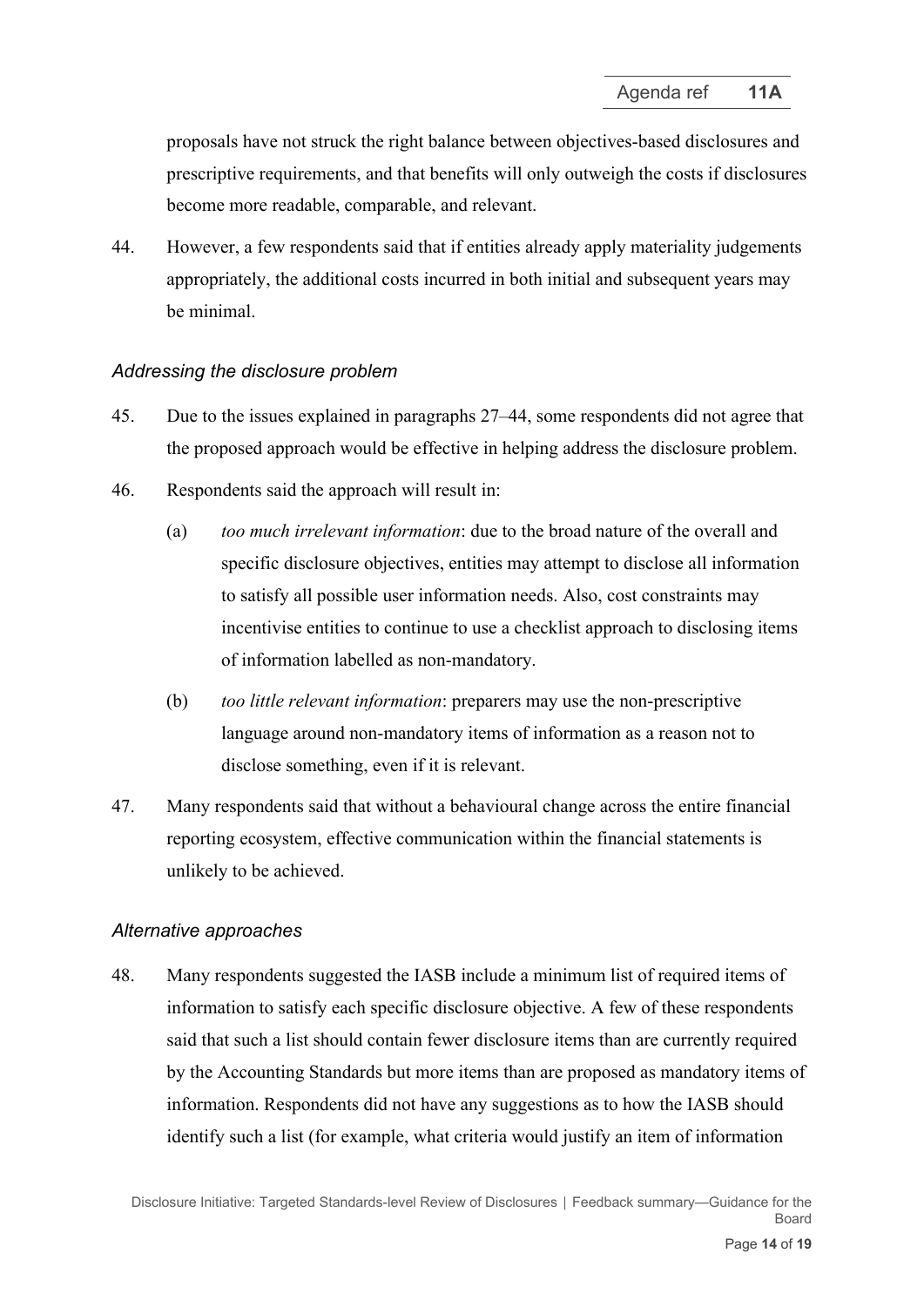being mandatory). A few respondents said that the proposed minimum list could be supplemented by a secondary list of encouraged disclosures or additional disclosures to be provided only in particular circumstances. A few said that a minimum list of required items should be provided for simple circumstances, with entities expected to apply judgement to determine what to disclose in more complex scenarios. Respondents said that these hybrid approaches would:

- (a) ensure comparability between entities while allowing for more entity-specific information to be disclosed, if relevant; and
- (b) reduce the significant application challenges for preparers arising from the increased need to exercise judgement.
- 49. Some respondents suggested that the IASB supplement the proposed approach by including application guidance and illustrative examples in each Accounting Standard to reinforce the message that judgement is required, or that further information might be required to satisfy the disclosure objectives. For example, an accounting body said that the explanations in the Basis for Conclusions on the proposed amendments to IAS 19 and IFRS 13 are helpful and suggested the IASB consider incorporating these explanations into application guidance.
- <span id="page-14-0"></span>50. Some respondents suggested the IASB explicitly require in every Accounting Standard that an entity considers paragraph 31 of IAS 1 in deciding whether an item of information required in the Accounting Standard is material. An accounting firm also suggested the IASB expand the guidance in IFRS Practice Statement 2 *Making Materiality Judgements* to include guidance on applying materiality to disclosure requirements.

### **Describing items of information to promote the use of judgement (Question 4)**

### *Proposed Guidance*

<span id="page-14-1"></span>51. The IASB proposes to use the following less prescriptive language when identifying items of information: 'While not mandatory, the following information may enable an entity to meet the disclosure objective'. Paragraphs BC19–BC26 of the Basis for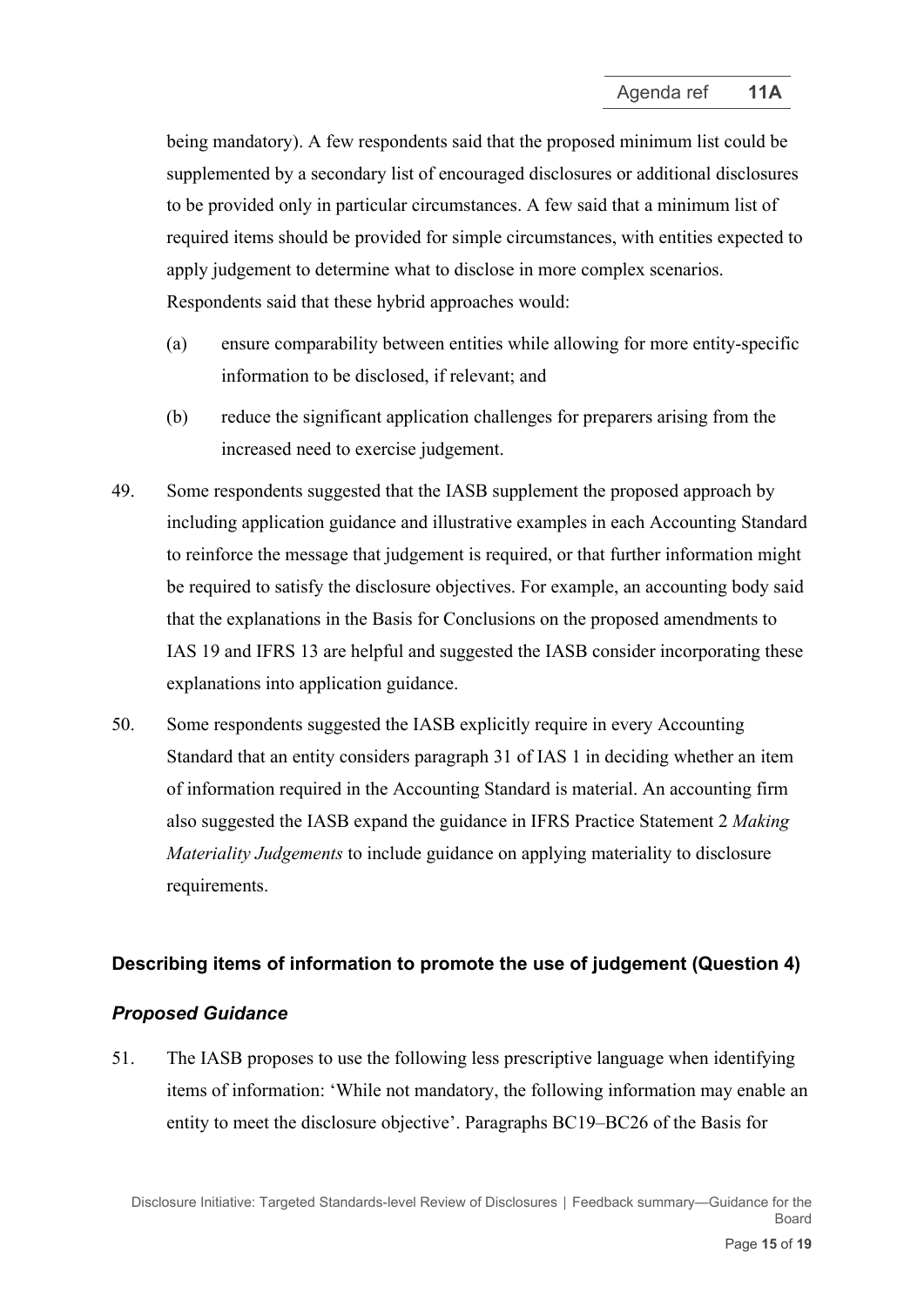Conclusions describe the IASB's reasons for this language and alternative options that the IASB considered.

- 52. The IASB asked stakeholders if they agree that the proposed language is worded in a way that makes it clear that entities need to apply judgement to determine how to meet the specific disclosure objectives, and if not, what alternative approach would they suggest.
- 53. Despite their concerns about the overall approach described throughout this paper, some respondents agreed that the proposed language is worded in a way that makes it clear that entities need to apply judgement to determine how to meet the specific disclosure objective.
- 54. Conversely, some respondents did not agree. As discussed in paragraph [48,](#page-13-0) many of these respondents favoured the approach of prescriptive items of information to meet overall and specific disclosure objectives.
- <span id="page-15-0"></span>55. Other wording suggestions from respondents include:
	- (a) 'while not mandatory, an entity shall consider making at least the following disclosures to meet the disclosure objectives…'
	- (b) 'when relevant' as opposed to 'while not mandatory' to ensure that preparers disclose relevant information.
	- (c) 'items of information that might be appropriate to meet the objective include, but are not limited to, the following…'
	- (d) 'the following are (non-exhaustive) examples of how entities may meet the objective' to make it clearer that these examples are meant to be considered by preparers in determining what is appropriate to disclose to meet the specific disclosure objective.
	- (e) 'there is a rebuttable presumption that such information would meet the objective' to put the onus on preparers to justify why some items of information are not included.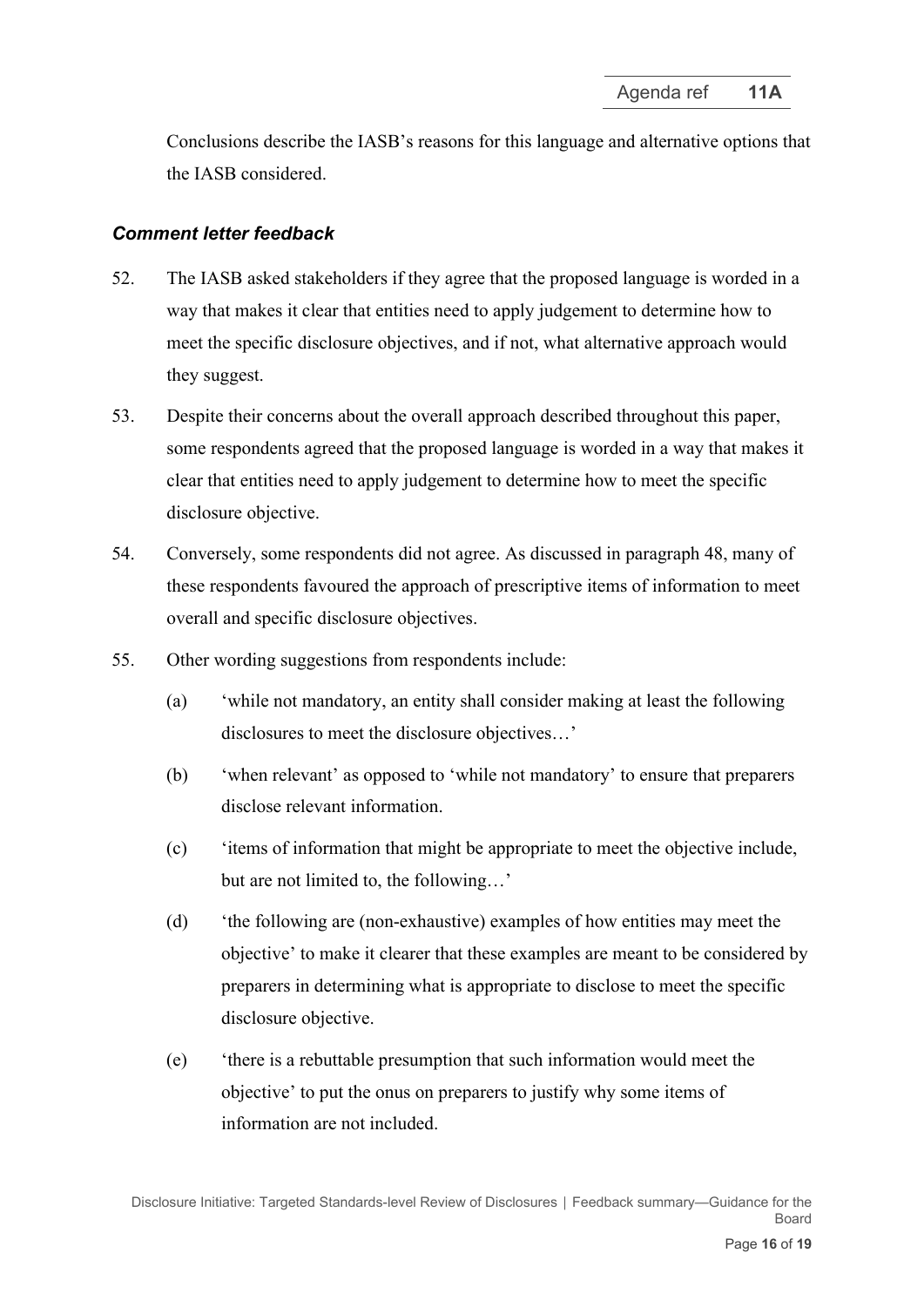(f) 'while not mandatory, the following information, if considered material and therefore relevant to an entity, may enable an entity to meet the disclosure objective' may provide a practical compromise between a prescriptive minimum list of disclosures for consistency and comparability and avoiding a checklist approach.

#### **Other comments on the proposed Guidance (Question 5)**

#### *Understanding the needs of stakeholders*

- <span id="page-16-0"></span>56. Paragraphs BC34–BC40 of the Basis for Conclusions describe how the IASB would seek to identify, understand, and clearly explain stakeholders' needs. A few respondents said that stakeholders include auditors and regulators and suggested that the IASB hold thorough discussions with these stakeholders on implementing an objectives-based approach and encouraging a shift in their behaviours. Audit firms may need to amend their audit standards, audit manuals, and so forth in coordination with the IASB.
- 57. Respondents were also concerned about the varying range of users, and a few said that it appeared that the proposals were aimed at investors, to the exclusion of other primary users such as other creditors and lenders. These respondents suggested the IASB balance the needs of all primary users. Respondents suggested the IASB include in the basis for conclusions on an Accounting Standard information about its outreach with users in developing the disclosure requirements.

#### *The likely effects on digital reporting*

<span id="page-16-1"></span>58. A few respondents, including some regulators, said that the proposals in the Exposure Draft are incompatible with the increasing prevalence and benefits of digital reporting. These respondents said that using prescriptive language to describe items of information would be helpful in realising the benefits of digital reporting. They were concerned that if an entity discloses information that is not explicitly required by, or listed in, an Accounting Standard, the resulting tagging of such information would be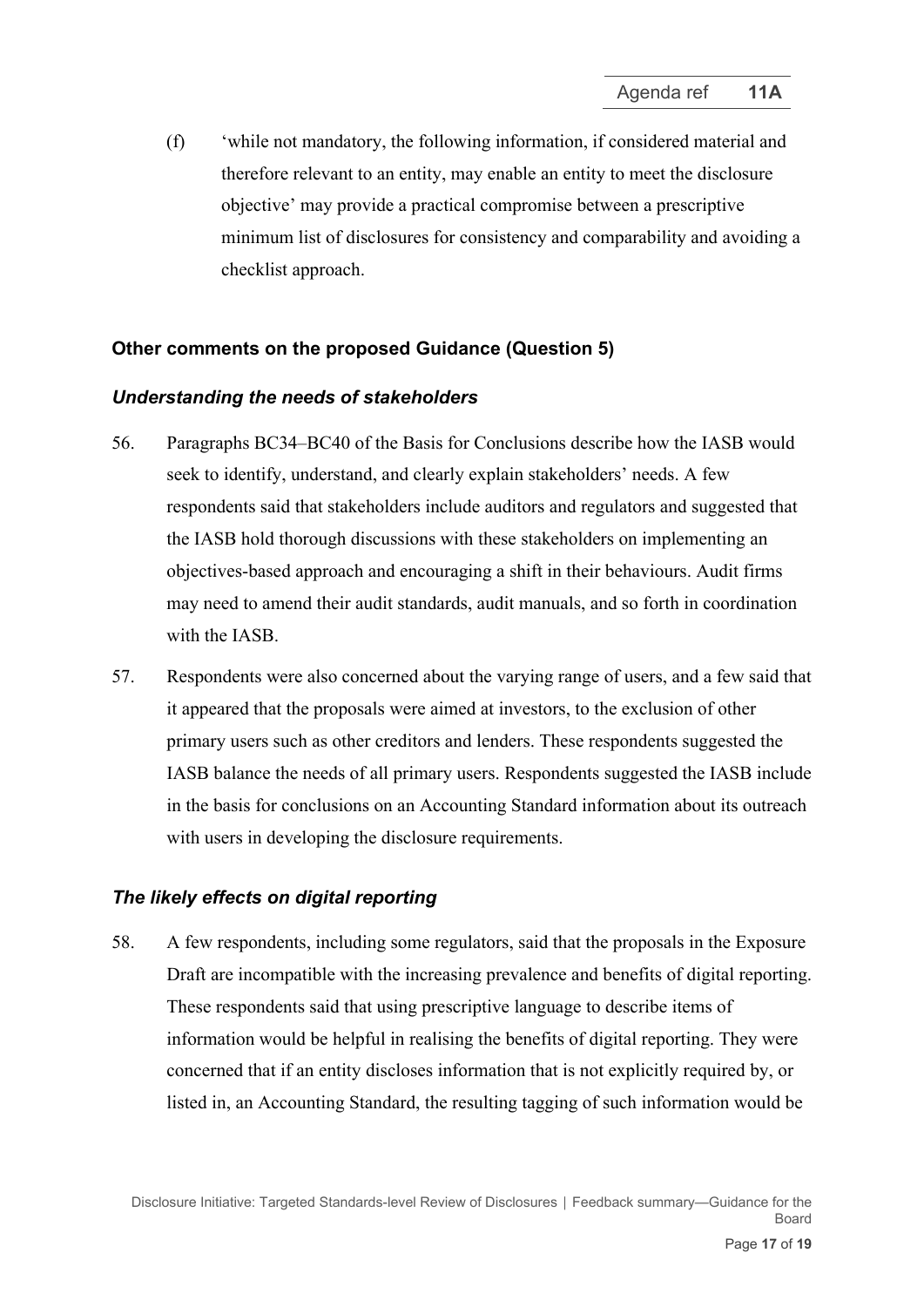inconsistent across entities. Users would find it difficult to extract, compare and analyse an item of information for multiple entities.

- 59. A few respondents said that aspects of the disclosure problem, particularly 'too much irrelevant information' and 'ineffective communication of the information provided', may only exist within the context of traditional, paper-based financial statements, and that the use of digital reporting may eliminate these aspects of the disclosure problem. Users of digital financial information can extract and analyse items of information they require.
- <span id="page-17-1"></span>60. Respondents asked the IASB to examine how the proposals in the Exposure Draft will work with current and future forms of digital financial reporting (for example, use of machine reading technology to access financial reporting).

#### *Other comments*

- 61. A few respondents said that, if the IASB were to adopt the proposed approach, amendments to IAS 34 *Interim Financial Statements* may be required.
- 62. A few respondents commented on the location of the Guidance for the Board, with a few suggesting the *Conceptual Framework* and a few suggesting the *Due Process Handbook*. A few respondents said that, even if the IASB does not proceed with the proposed approach, the methodology described in paragraphs BC27–BC56 of the Basis for Conclusions, particularly understanding the needs of stakeholders (paragraphs BC34–BC40), should be adopted in developing disclosure requirements. Respondents suggested the IASB include these paragraphs within the Guidance itself.
- 63. A few respondents said that user information needs will change over time and suggested that the IASB adjust disclosure requirements periodically to take account of evolving user information needs. Also, a few respondents suggested the IASB undertake a full post-implementation review of the amendments to IFRS 13 and IAS 19, before considering amending the disclosure requirements in other Accounting Standards.
- <span id="page-17-0"></span>64. A few respondents suggested that disclosure requirements be consolidated into a single disclosure accounting standard. A single standard would have the benefit of disclosure requirements developed as part of a single, cohesive package, with no

Disclosure Initiative: Targeted Standards-level Review of Disclosures **│** Feedback summary—Guidance for the Board